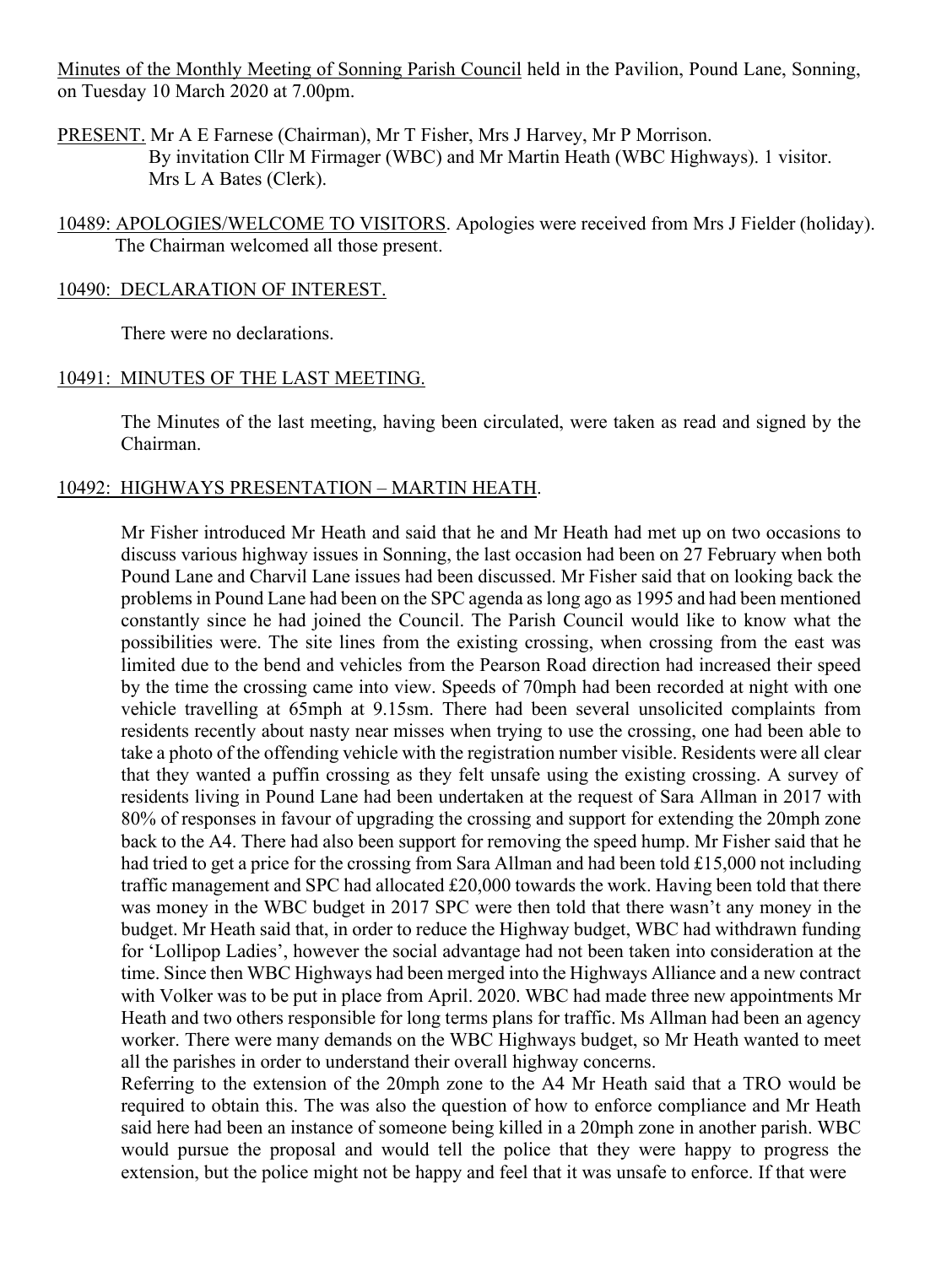## 10492: HIGHWAYS PRESENTATION – MARTIN HEATH (Cont'd)

the case WBC could not commit resources. Mr Fisher asked if gates/speed bumps were needed and Mr Heath said he felt that something would be required.

Moving on to the proposal to upgrade the crossing Mr Heath said that safety might be an issue, there was an argument that the existing crossing was safer, if vehicles stopped quickly due to traffic lights, they might collide with each other. On average zebra's performed better but how it was used had to be factored into the equation. In some cases, pedestrians might cross if the lights didn't change quickly enough for them, whereas they could cross immediately using a zebra. wich was itself, a potential danger. The police were urging people to report concerns. Mr Heath was asked about the speed bumps in Burchetts Green. Mr Heath said these were a different standard, which depended upon the height of the pavement compared with the road. In Pound Lane the pavement was relatively low compared with the pavement in Burchetts Green. Mr Fisher asked what Mr Heath would install instead of a Pelican crossing. Mr Heath said he would consider the speeds and where it would be safe to change to 20mph. Mrs Harvey said that children often had to wait at the crossing due to speeding vehicles and had to cross the road several time a day. Mrs Harvey also said that she had seen vehicles going through the red lights on the A4 crossing. Mr Morrison asked if the police were happy with the proposed Pelican crossing, what the timescale would be, and Mr Heath replied about three months. However, there would need to be consultation with residents but the designs could be processed at the same time. Implementation would be late 2020 early 2021. Mr Fisher said a lot of work had already been undertaken, Mr Heath agreed but said the TRO process was a statutory time process. Mr Heath said that some work could be processed immediately, for instance the 20mph. Mr Fisher said that he hadn't understood the different thinking on the two types of crossing. Mr Heath said that there was a cost implication. Making the cosmetic changes to the existing crossing would cost in the region of £15,000, to have lights, but no control, about £40,000 to 45,000. Mr Fisher said that SPC would want more than cosmetic changes to the existing crossing and Mr Heath said this would depend on budgets. The poor sightlines created by the curve in the road from the Pearson Road direction did present problems and in order to upgrade the crossing it might be necessary to push the crossing further towards the A4. Asked about the parking outside the school Mr Heath said that this did slow vehicle speeds but Mrs Harvey said that vehicles would drive onto the pavement in frustration at the parked cars and she had stood on the pavement in Pound Lane to prevent this. Mr Heath suggested that some measures would make the Pound Lane route less attractive to drivers, additional signs and markings might help as would speed surveys.

Asked about the dangerous exit and entrance to August Field in Charvil Lane Mr Heath said that maintenance was all reactive now. It was possible to widen the footpaths in Charvil Lane by cutting back the undergrowth, the Borough could consider the management of HGV's, perhaps reducing the weight limits. WBC wanted to consider road issues across the Borough and all information received was put on a database. WBC wanted vehicles to take the right route for their journey and he would be happy to meet up with SPC on a quarterly basis to assist this. Mr Fisher thanked Mr Heath and said he would be welcome to make a return visit and he would ensure that relevant information was forwarded to Mr Heath. Mr Heath took his leave a 7.55pm.

#### 10493: CO-OPTION – APPLICATION TO BE COPTED AS A COUNCILLOR JAMES HAY

The Chairman said that everyone had met Mr Hay as he had attended recent SPC meetings. Mrs Harvey asked Mr Hay about his reasons for joining the Parish Council. Mr Hay said that he wished to assist the elderly in Little Glebe and Glebe Gardens, which he already did unofficially. Mr Hay also had concerns about dogs on the recreation ground, potholes parking and other highway issues, he was also supportive of the clean up initiative. Mr Hay left the room and following discussion the Chairman proposed that the casual vacancy be filled by co-opting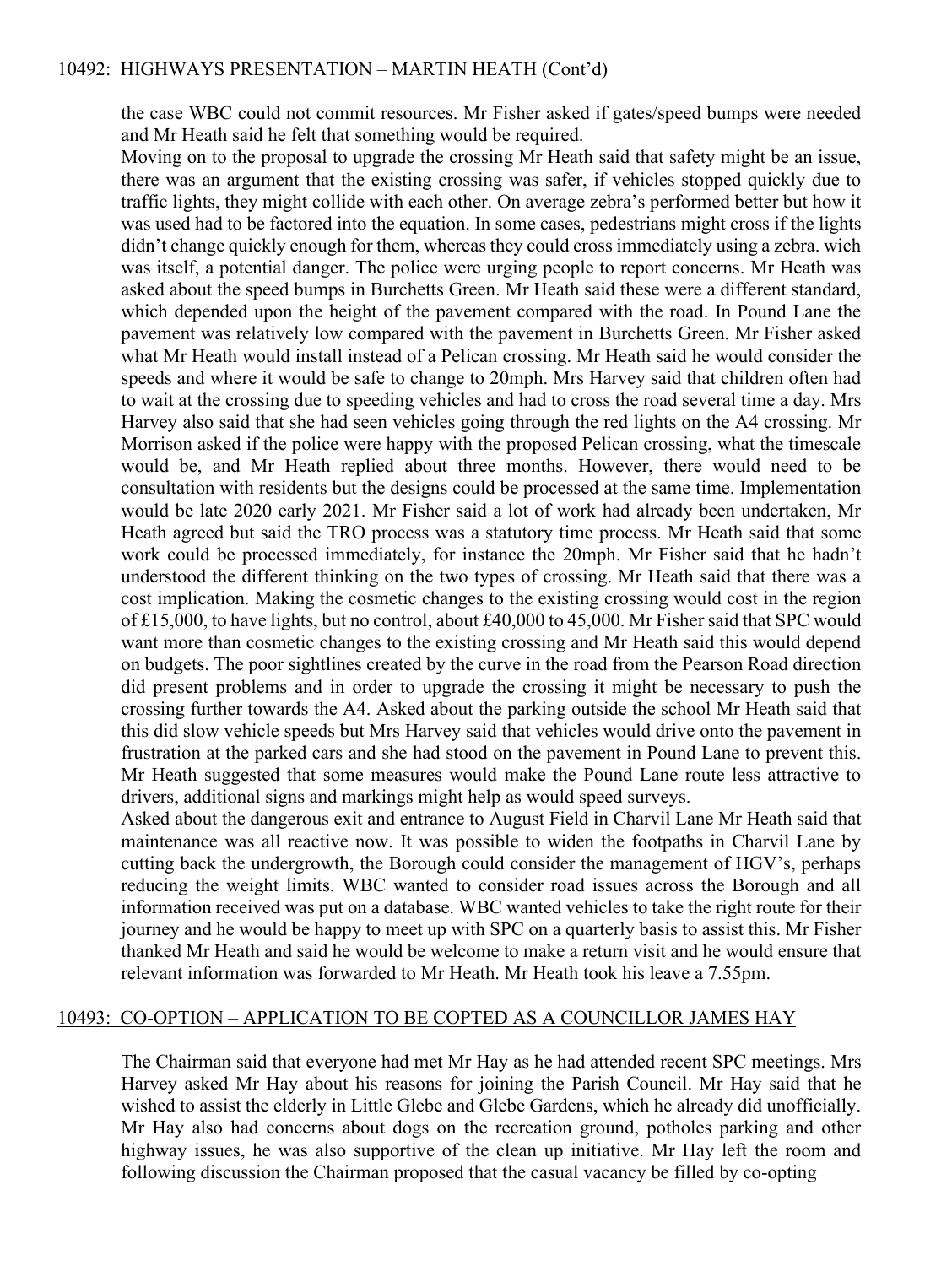## 10493: CO-OPTION – APPLICATION TO BE CO-OPTED AS A COUNCILLOR - JAMES HAY

Mr Hay, Mr Morrison seconded and this was unanimously approved. Mr Hay signed the acceptance of Office and the Clerk witnessed this. Mr Hay would complete and return his Declaration of Interests within the timescale.

#### 10494: PARISHIONER QUESTIONS.

This item was brought forward. Mr Doyle said that the Bridge lights hadn't worked for six to eight months, why hadn't they been repaired. The Chairman reminded Mr Doyle that he was aware of the situation, SEC had not responded despite numerous phone calls. SEC had let the Council down, the lights, as installed, had not been fit for purpose in the first place. Any proposed changes would need to be agreed with the Conservation Officers in both Wokingham and Oxfordshire. There followed a short exchange of views between the Chairman and Mr Doyle. Mr Firmager said that he had chased the Coppa Club about lifebuoys. The safety of their guest, who could access the river via their open garden gate was at risk and Mr Firmager would continue to work on this. The Chairman said that the lifebuoys could be open to abuse from the public. There were a variety of designs, not all were round, and the Chairman agreed to check out what was used at the Mill. Mr Firmager said that he had made comments on the Neighbourhood Plan Consultation.

#### 10495: CORRESPONDENCE.

Request from 3rd Loddon Rainbows'. Carrie Apps Unit Leader of the reformed Loddon Rainbow had written asking for funds for equipment as they were starting from scratch. Following value of £50discussion it was agreed that the Clerk would ask if there was a specific piece of equipment that the Parish Council could purchase up to the value of £50.

The Fire Service Water Rescue. They had informed the Clerk that they now had their own key and thanked SPC for opening the gate over the last few months.

Rats in Compost Heap. Mr Driver had asked the Clerk if the Pest Control company could put a rat feed box in his compost heap and he had a rat infestation. Pest Control had been happy to oblige.

Meeting With SCC. Mr Murphy was now unable to attend the meeting on the agreed date. Following discussion, the only dates when all Councillors could attend in the foreseeable future were 30 March or 8 April at 6.00pm. The Clerk would inform Mr Murphy.

Charity Sports Day 14 March. Mr Fisher agreed to open-up and close the pavilion for this.

New Battery for Computer. The battery that had come with the SPC laptop was no longer charging and was closing the laptop wile being used. The Chairman proposed spending up to £60 for a replacement battery, Mr Morrison seconded, and this was unanimously approved.

#### 10496: PLANNING.

Report. The Chairman said that there was one new application new Little Gogs Holme Park Farm Lane (193344) and Chyreen Holmemoor Drive, 193391, had been approved. The application on Land to the West of The Range, Old Bath Road (200354). Full application for the proposed erection of 7no. detached residential dwellings with garages, widening of the existing access road, plus associated works on land currently comprising 'Red Lodge' and part of the garden of the adjacent property 'The Range', following demolition of 'Red Lodge' was discussed. Cllr Firmager was asked to list the application and the Clerk would copy comments on a previous application to him for information.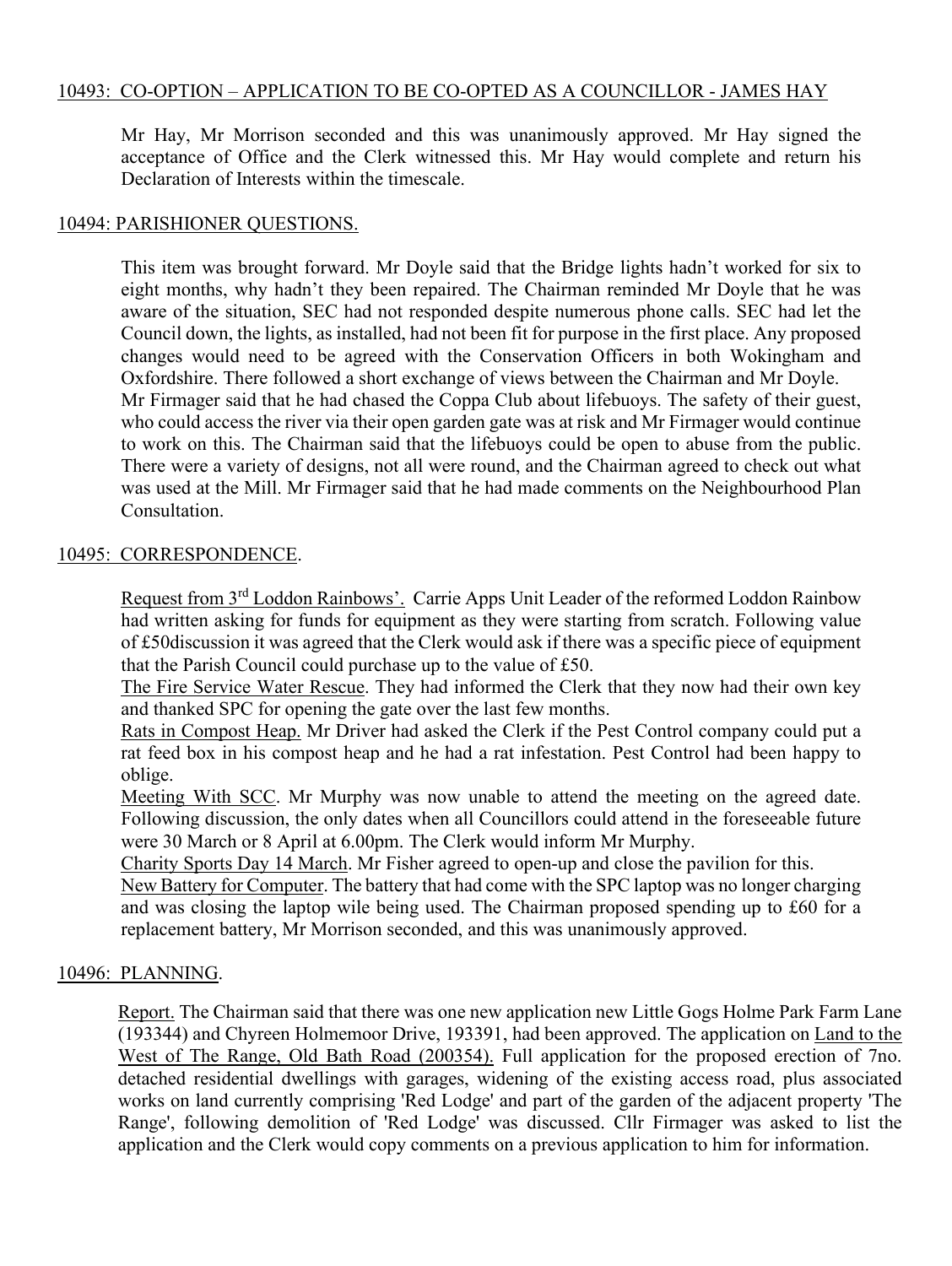## 10496: PLANNING (Cont'd)

The following applications were on going). 20 West Drive (192050). Full application for the proposed erection of one 5no. bedroom dwelling with detached double garage, following demolition of existing dwelling:

The following applications had been approved. Chyreen Holmemoor Drive (193391).

The following applications had been refused. No refusals.

The following applications had been withdrawn. None.

The following new applications had been received. Little Gogs Holme Park Farm Lane (193344). Full application for the proposed telecommunications upgrade. Proposed 35 metre CF31 MBNL Tower on 7.8 metre concrete base, plus associated works.

Neighbourhood Plan. This was ongoing.

## 10497: QUESTIONS FOR BOROUGH COUNCILLOR.

There were no further questions for Cllr Firmager

#### 10498: FINANCE.

- a) Report. The Clerk had circulated a report, which was noted.
- b) Payment of Accounts. Mr Morrison proposed and Mr Fisher seconded making the following payments and this was unanimously approved.

| Date     | Cha | Name           | <b>Service Item</b>    | Gross   | VAT  | Net     | Committee      | Sub-com     |
|----------|-----|----------------|------------------------|---------|------|---------|----------------|-------------|
| 10/02/20 | 664 | Mr P Doyle     | Exercise sign= netball | 384.00  | 0.00 | 384.00  | <b>REC</b>     | Exercise    |
|          |     |                |                        |         |      |         |                | Equip.      |
| 10/02/20 | 665 | Mrs Fielder    | Allot seat             | 275.00  | 0.00 | 275.00  | <b>ENVIRON</b> | Allot Mtnce |
| 22/02/20 | 666 | Sonning Litter | Aug 19-Jan 20 6x 150   | 900.40  | 0.00 | 900.00  | <b>HIGHWAY</b> | Litter      |
| 22/02/20 | 667 | Henley Land    | Cut Pond Hedge         | 256.50  | 0.00 | 256.50  | <b>REC</b>     | Pond        |
|          |     |                | <b>TOTAL</b>           | 1815.90 | 0.00 | 1815.50 |                |             |

SPC PAYMENT OF ACCOUNTS MARCH (1 to 29 Feb '20)

#### . 10499: HIGHWAYS

School Crossing. Mr Fisher said that there appeared to be problems with both types of crossing and there were problems with the crossing on the A4. The Chairman said that a child's life was at risk and he was disappointed that the School were not taking more interest. Mrs Harvey said that the parking in Little Glebe and Glebe Gardens was becoming impossible. Mr Fisher said that SPC could still say that they preferred the Pelican crossing and it was agreed that this was the preferred option. It was reported that there was a large pothole at the junction of Pound Lane with the A4 and Cllr Firmager would report it.

Speed Indicators (SID). Mr Fisher said that the readings in Pound Lane showed a vehicle travelling at 65mph when approaching the crossing at 9.15am. In Thames Street the figures revealed that there were 4,500 vehicles travelling through, which was fewer than he expected.

Lorry/Speed Watch. Mr Fisher said that he hoped to do a speed watch in Sonning soon. Lorry Watch had shown 3 Mould lorries going to the Atrium and a 44t lorry going over the Bridge.

## 10500: RECREATION AND ENVIRONMENT W.G.

a) Safety Checks. Mrs Harvey said that everything was fine in the playground, but the padding needed to be replaced on the seat of the zipwire.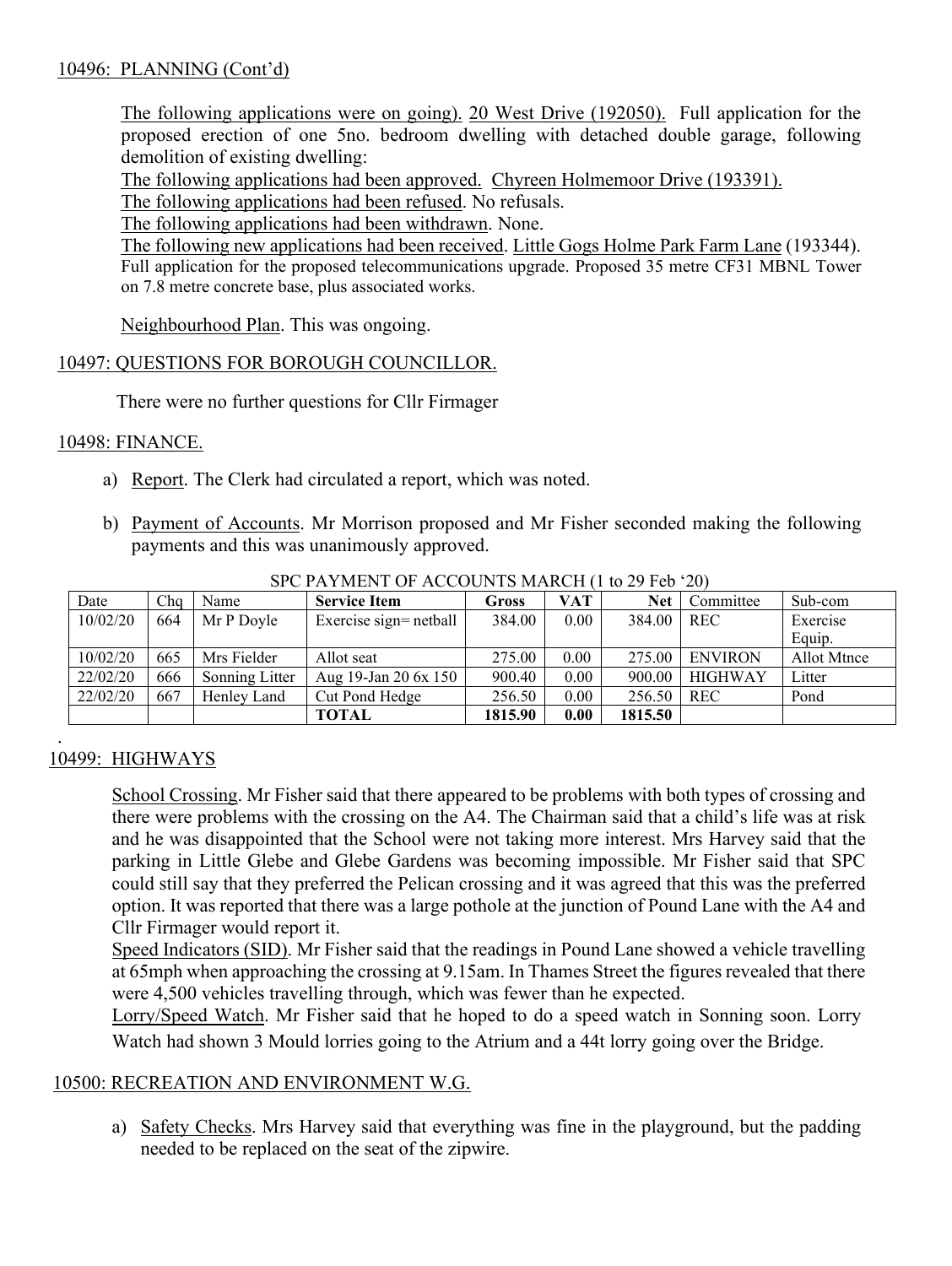## 10500: RECREATION AND ENVIRONMENT W.G (Cont'd).

- b) Pavilion Fund Raising Invitation to Tender. A letter had been received from HMRC regarding the VAT on the pavilion. There was little new information but HMRC confirmed that SPC could register to charge VAT on its business activities.
- c) ROSPA Report. Completed
- d) SLTC Main Gate, Water & Signs. The Chairman said that Henley Landscapes had quoted £3275 to remove the existing hedge between the tennis courts and the skatepark, dig out stumps, replace with a beech hedge at 60-80 cm in guards. It was agreed that this was a huge undertaking as the hedge was about 8ft high and 6ft deep. Following discussion, the Chairman proposed accepting the quote, Mr Fisher seconded, and this was unanimously approved. Mr Fisher said that having looked at the run of water from the cricket square to the tennis courts, it would be a shorter run if the supply were taken from the meter at the entrance to the tennis courts. The possibilities would need to be checked out
- e) Car Park Closure. The Chairman would give the key to the School.

#### . 10501: TECHNICAL SERVICES.

Safety Checks. The Chairman had carried out the safety checks on the Wharf.

Lights. No update of these.

VE Day 2020. Mr Doyle said that he and his independent group of parishioners had planned a lot of things for the 8 May. There would be a children's party in the Club garden from 12.30pm to 4.00pm, with activities including competitions and music and there would be a programme of variety in the Pearson Hall 7.00pm for 7.30pm start. No food was planned but there would be access to the Club for drinks and he programme would include war time reminiscences and songs followed by a grand finale to end by 10.30pm. Song sheets would be provided for the audience and the tickets would be £5. The British legion would do a presentation. Some banners would be displayed for a short period of time and there would be A4 posters and flyers to inform all residents.

## 10502: ALLOTMENTS,

There were no further updates.

## 10503: POLICE & SECURITY.

There were no further updates

## 10504: NEWSLETTER.

This had been successfully delivered to all households in Sonning.

## 10505: WEB SITE.

There was no update.

## 10506: ACTION LIST.

This was held over to the next meeting.